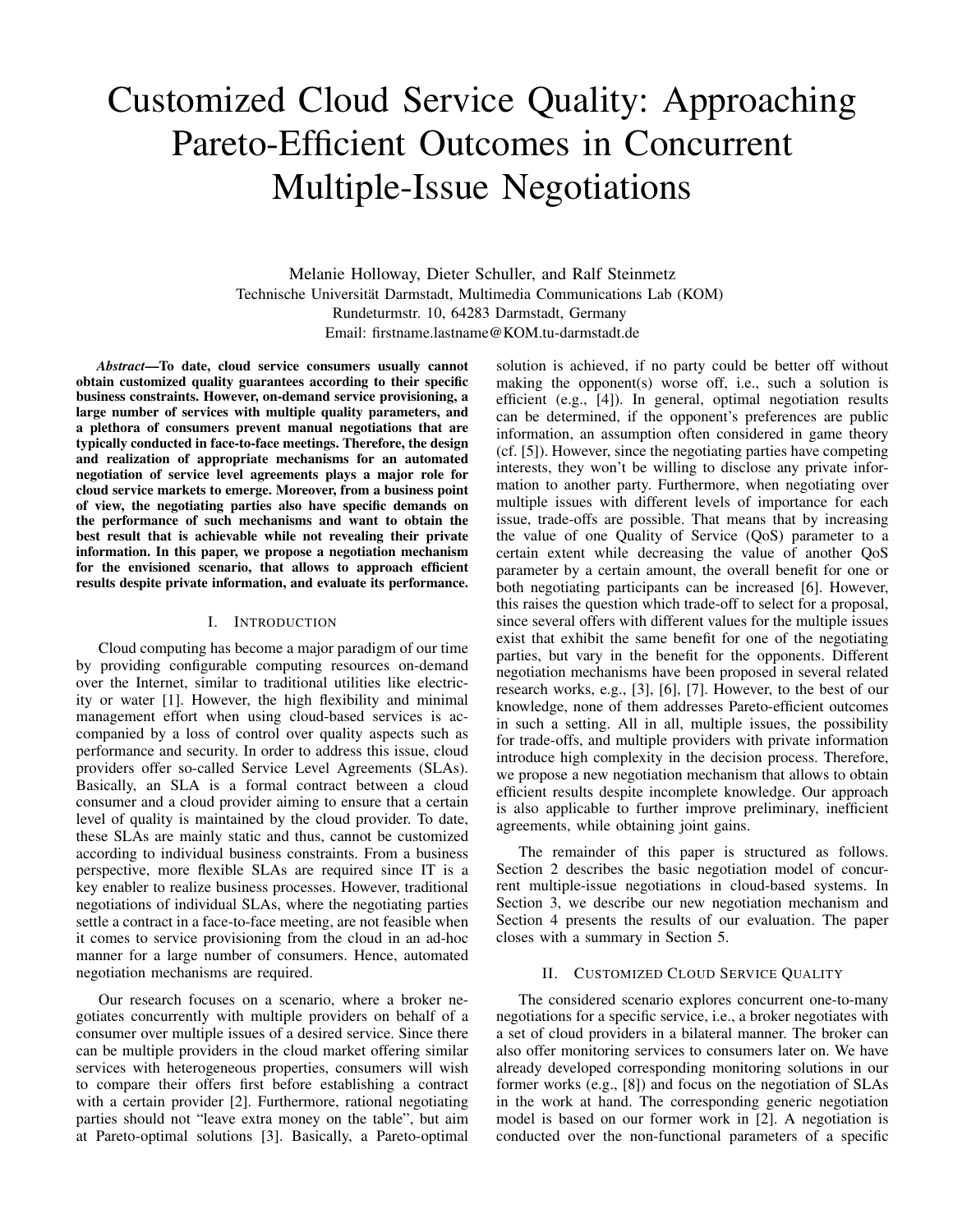service. A proposal represents a set  $X = \{x_1, ..., x_n\}$  of values for n QoS parameters under negotiation. The requirements of a consumer or provider on a service are expressed in terms of constraint intervals, each reflecting the lower and upper bound for a given QoS parameter (cf. [5]), i.e.,  $x_i \in [min_i, max_i]$ . The initial proposal usually contains either the minimum or maximum value for each issue. Thus, the remaining, corresponding lower or upper bound defines the reserve value. Each constraint interval can be mapped to a utility range from 0 to 1 using a scoring function. In doing so, the utility a negotiating party assigns to a value of issue  $x_i$  can be determined using the following scoring function (e.g., [6]):

$$
U_i(x_i) = \begin{cases} \frac{max_i - x_i}{max_i - min_i} & \text{if } U_i(x_i) \uparrow \text{as } x_i \downarrow \quad (1\text{a})\\ x_i - min_i & \text{if } U_i(x_i) \downarrow \text{as } x_i \downarrow \quad (1\text{b}) \end{cases}
$$

$$
i^{(u_i)} = \begin{cases} \frac{x_i - min_i}{max_i - min_i} & \text{if } U_i(x_i) \uparrow \text{as } x_i \downarrow \quad (1b) \end{cases}
$$

As already mentioned above, we assume, that each negotiating party also specifies different levels of importance in terms of weights  $W = \{w_1, ..., w_n\}$  with  $\sum_{i=1}^{n} w_i = 1$ for all  $n$  issues. We further assume, that the parties negotiate over several rounds alternating in making a proposal. In each round, the benefit of an offer is determined based on the utility function of a party. Following other research works (e.g., [6]), we consider linear, additive utility functions in the work at hand due to computational simplicity. However, this does not limit the applicability of our negotiation mechanism. The total utility for a given offer can then be calculated as the weighted sum over all  $U_i(x_i)$ . In a negotiation, the objective of each party is to maximize its total utility. Despite conflicting interests, they aim to reach a mutual agreement. Thus, they have to make concessions during each round. The amount of concession is thereby defined by the strategy each negotiating party applies. Concerning the acceptance of a proposal, it is intuitive that a proposal is acceptable to one party, if the utility gained from that proposal is equal to or higher than the utility obtained from the proposal the party is going to offer in the next round. However, since our scenario considers concurrent negotiations with multiple providers, multiple acceptable proposals may exist. Therefore, a consumer will accept that proposal among all the proposals received from the set of providers, that maximizes the consumer's utility.

## III. PARETO-OPTIMIZING NEGOTIATION MECHANISM

## *A. Concept*

From a business point of view, the negotiating parties do not only aim at reaching a mutual agreement, but rather want to obtain the best result that is achievable. However, when negotiating over multiple issues, trade-offs are possible. Consequently, several different offers exist that exhibit the same utility to a proposing party, but vary in the utility for the opponent. Since we focus on an incomplete information setting, a proposing party does not know which of the offers exhibiting the same utility provides a higher benefit to the opponent(s) or represents a Pareto-efficient solution. In order to address that issue, we propose a two-phase meta-strategy (cf. Figure 1a) and a corresponding negotiation protocol (cf. Figure 1b) that enhances the well-known alternate offers protocol.

|  |  | Fig. 1: Overview of our negotiation approach |  |
|--|--|----------------------------------------------|--|
|  |  |                                              |  |



(a) Two-phase meta-strategy  $\left( \widehat{\phantom{a}}\right)$ 2  $\sqrt{4}$ Consumer: Proposal Consumer: Reject Consumer: Accept Consumer: CanAccept Provider: Reject Provider: **Accept** Provider: Proposa Proposal Provider: CanAccept  $\begin{array}{c} \hline \text{6} & \text{6} \\ \hline \end{array}$   $\begin{array}{c} \hline \text{6} & \text{6} \\ \hline \text{6} & \text{6} \end{array}$   $\begin{array}{c} \hline \text{6} & \text{6} \\ \hline \text{6} & \text{6} \end{array}$   $\begin{array}{c} \hline \text{6} & \text{6} \\ \hline \text{6} & \text{6} \end{array}$   $\begin{array}{c} \hline \text{6} & \text{6} \\ \hline \text{7} & \text{6} \end{array}$  $8 \times 9$ Consumer: **ImprProposal** Consumer: **ImprProposa** Provider: **ImprProposa** Provider: nprPropos 12 Provider: Accept | **LastAccept** Consumer: Accept | LastAccept Consumer Accept Provider: Accept **Consumer** PreAccept Provider: PreAccept Failure Success

(b) Extended alternate offers negotiation protocol

In the *Agreement Phase*, the negotiating parties alternate in making proposals over multiple rounds in order to approach mutual interests while applying time-dependent strategies. During each round, a party can either withdraw from the negotiation (*Reject* message), accept the current proposal as final agreement (*Accept* message) or accept the current proposal as initial agreement and signal its willingness to improve it (*CanAccept* message). After having obtained an initial agreement with a certain provider, both parties proceed to the second phase, the *Trade-Off Phase*. In that phase, the negotiating parties exchange improvement proposals in order to further improve the current agreement. Having received such an improvement proposal, a negotiating party has four options. The party can accept that improvement proposal and either terminate the negotiation (*Accept* message) or signal its continuing willingness to further improve that last proposal (*PreAccept* message). In both cases, a new agreement is reached based on that improvement proposal. Otherwise, the negotiating party can reject that improvement proposal and either compile a counter improvement proposal or terminate the negotiation (*LastAccept* message). In the latter, the negotiation ends with an agreement based on the last accepted proposal. Hence, the current improvement proposal is discarded. An improvement proposal is only accepted as new agreement if joint gains are achieved. This assumption is valid in a business scenario, since negotiating parties would not enter the second phase, if the possibility exists that there will be only single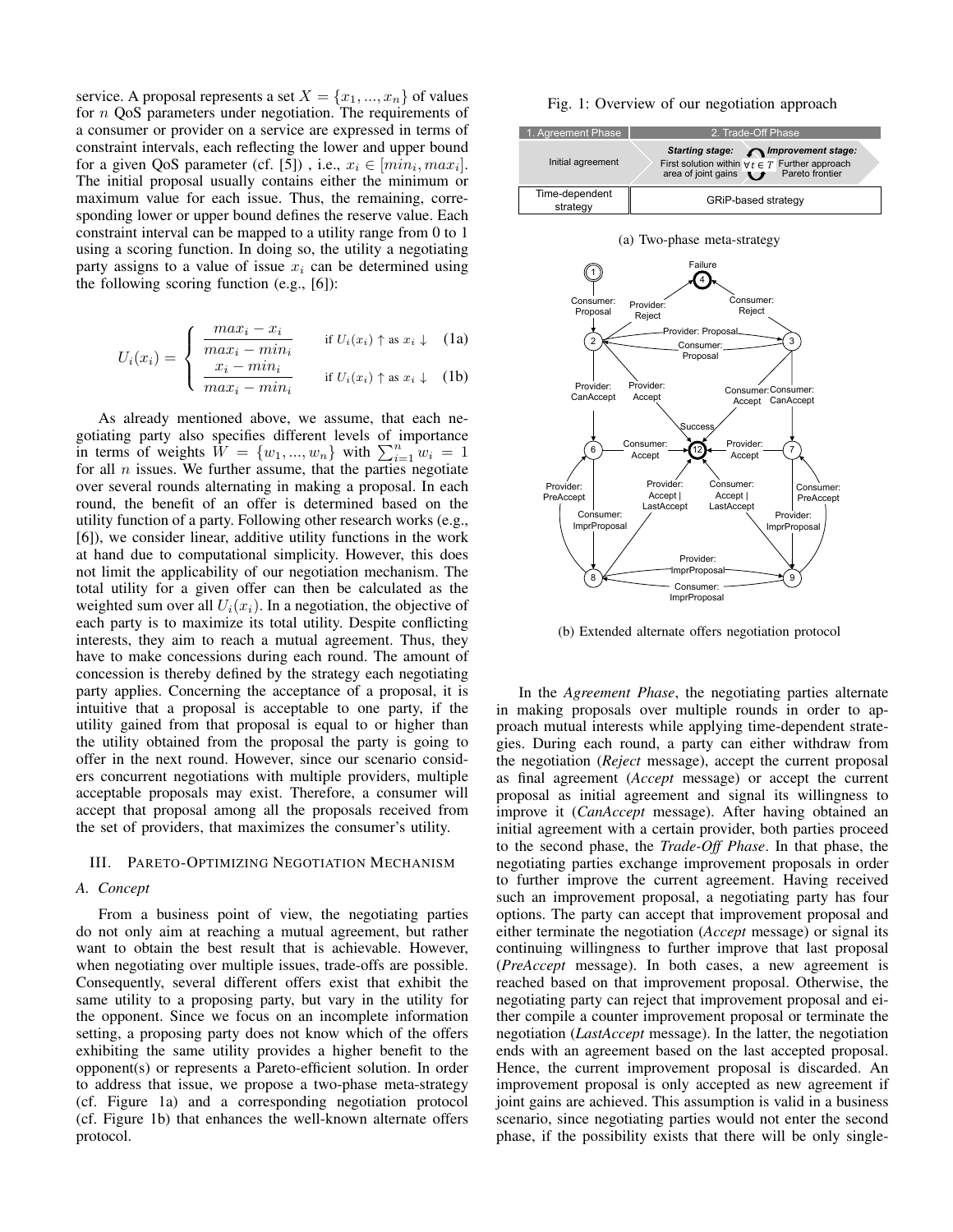sided gains for the opponent. In doing so, the negotiating parties iteratively approach Pareto-efficient outcomes.

The work at hand considers negotiations over the three issues, price, execution time, and availability for simplicity. However, our approach is applicable to an arbitrary number of issues in general. We further assume that trade-offs can be conducted between the price and any of the other QoS attributes. This assumption is intuitive, since providers will charge higher prices for the provisioning of a higher quality resulting from a certain QoS attribute. The same applies for the provisioning of a lower quality level at a lower price. Both cases may lead to a higher utility for both negotiating parties. Consequently, trade-offs can be conducted regarding two different directions. All in all, four different types of tradeoffs are possible in our three-issue case. During the *Trade-Off Phase*, the QoS attributes are considered issue-by-issue. For each issue, an iterative search for improvements is conducted based on trade-offs concerning that issue until a stopping criterion is reached. That phase is again split into two different stages: a *Starting Stage* and an *Improvement Stage*. Both stages are iteratively repeated over all types  $t$  of possible trade-offs  $T$ . The goal of the *Starting Stage* is to determine a first solution point within the area of joint gains and the *Improvement Stage* is used to explore the area of joint gains in order to further approach a Pareto-efficient solution.

## *B. Negotiation Strategies*

*1) Agreement Phase:* During this phase, we apply timedependent strategies (cf. [5]) for proposal generation. Time is critical in e-commerce, but other strategies could also be applied, since the first phase only aims to reach a preliminary agreement. At the beginning, the negotiating parties generate their initial proposal with the most preferred values for each issue and make concessions in the next rounds. Concerning the amount of concession, three different classes of tactics are typically distinguished [5]: *conceder*, where great concessions are already made after the beginning, *linear*, where concessions are made in near constant rate, and *boulware*, where concessions are only made shortly before the end.

*2) Trade-Off Phase:* In order to search for an improvement proposal residing in the area of joint gains, a negotiating party can use its own, current indifference curve as a reference. In general, the preferences at a given point of an indifference curve can be mathematically described by the marginal rate of substitution (MRS) (e.g., [4]). Consequently, a negotiating party has to deviate from its own, current MRS in order to make an improvement proposal. Whether such an improvement proposal leads to a joint improvement or not, depends on the opponent's current MRS. Regarding our scenario, joint improvements can only be found as long as there is a difference between the consumer's  $MRS_{cons}$  and the provider's  $MRS_{prov}$ . They are equal in case of a Pareto-efficient solution. Thus, joint improvements are only made if one of the following conditions holds:

- $MRS_{prov} > MRS_{cons}$ : decrease in quality and price,  $\Delta MRS_{cons}$  is positive,  $\Delta MRS_{prov}$  is negative
- $MRS_{prov} < MRS_{cons}$ : increase in quality and price,  $\Delta MRS_{cons}$  is negative,  $\Delta MRS_{prov}$  is positive

Since we consider an incomplete negotiation setting, we are not aware of the opponent's current MRS and we do not want to reveal the own MRS. Hence, we propose a new negotiation strategy (in the following denoted as GRiP-based strategy) considering greed, risk, and patience of the negotiating parties. In order to apply this strategy, the following parameters must be defined by each negotiating party  $a$ :

- risk factor  $R = \{\rho_1^a, ..., \rho_n^a\}$ : the percentage of (initial) deviation from the own MRS for each issue
- greed factor  $G = \{\gamma_1^a, ..., \gamma_n^a\}$ : the percentage of additional (or subtractive) units for each issue
- *patience*  $P = {\pi_1^a, ..., \pi_n^a}$ : the maximum number of trials for improvement in one direction for each issue
- cooling factor  $C_1 = \{\tau_1^{a_1}, ..., \tau_n^{a_1}\}$ : the speed of convergence of the risk factor of a given issue to zero
- cooling factor  $C_2 = {\tau_1^{a_2}, ..., \tau_n^{a_2}}$ : the speed of convergence of the risk factor of a given issue to the last observed successful risk factor

Now, in order to generate an improvement proposal, a trade-off is conducted between one of the QoS parameters and the price. In doing so, the new value  $x'_{i}$  for the parameter i that is considered in the current trade-off is determined as follows based on the level of greed  $\gamma_i^a$  of a negotiating party a. Depending on the search direction, the current value  $x_i$  of that parameter is either increased or decreased.

$$
x_i' = x_i \pm x_i * \gamma_i^a \tag{2}
$$

In order to compute the new price value  $price'$  of the improvement proposal, ∆price is determined based on the additional/subtractive units of issue i times the new  $MRS'_i$  for that issue. Again, an increase/decrease of the price depends on the search direction.

$$
price' = price \pm \Delta price = price \pm \left(x_i * \gamma_i^a * MRS_i'\right) \tag{3}
$$

The amount of deviation from the current  $MRS_i$  for a given issue *i* is thereby determined by the risk factor  $\rho_i^a$ resulting in the new  $MRS_i$ :

$$
MRS_i' = |MRS_i| \pm |MRS_i| * \rho_i^a \tag{4}
$$

The values for all the other QoS parameters are not changed in the improvement proposal. Based on the GRiPbased strategies, we obtain the negotiation algorithm for the *Trade-Off Phase* as described in the next section.

## *C. Negotiation Algorithm*

During the *Starting Stage* of the *Trade-Off Phase*, a search for a first solution in the area of joint gains is performed for a given issue  $i$  and search direction. For this purpose, a negotiating party a tries to achieve a joint improvement with an increase/decrease of  $\rho_i^a$  percent of its own, current  $MRS_i$  at the beginning. The lower  $\rho_i^a$ , the lower is the potential gain in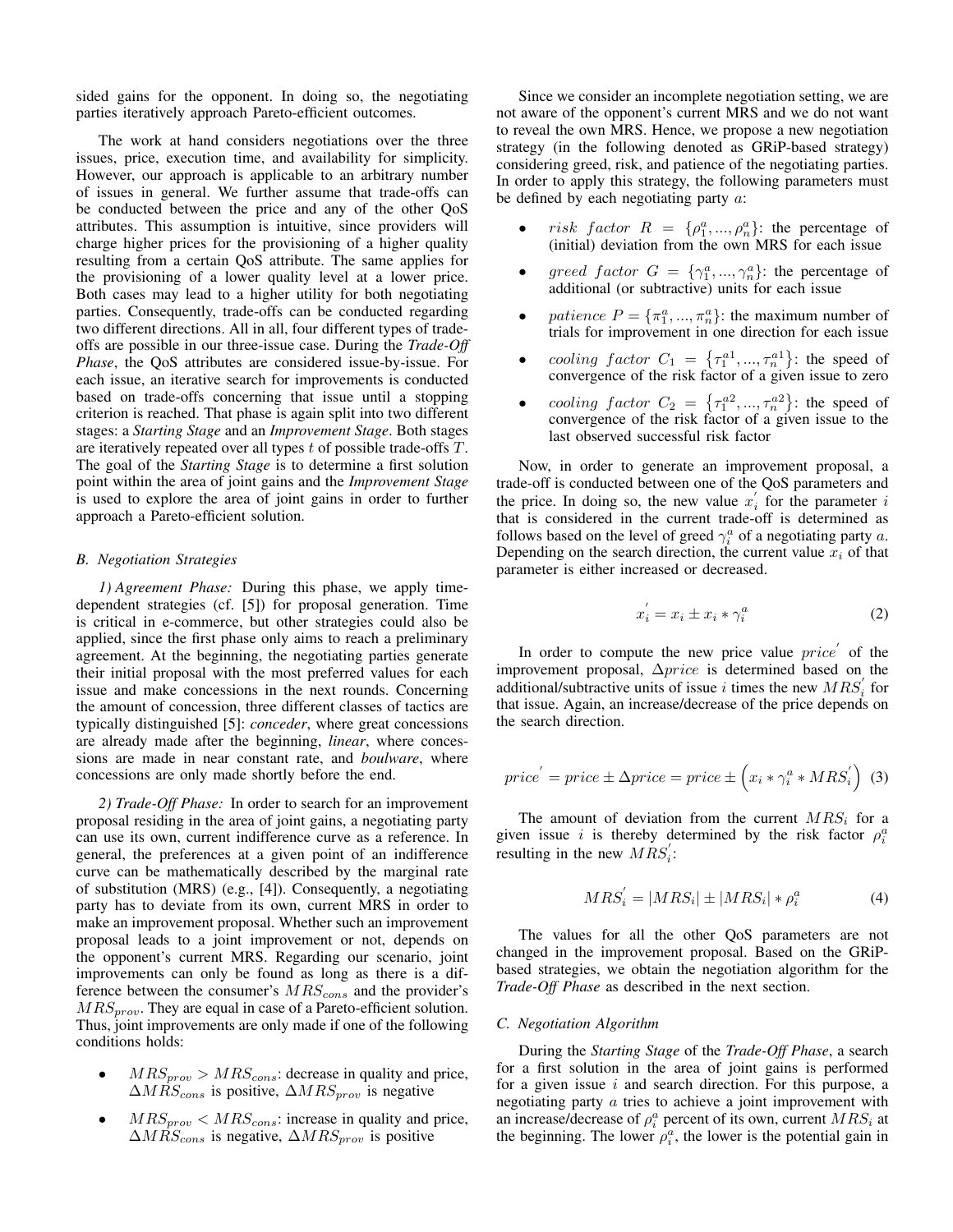one's own utility and the higher is the potential gain in utility for the opponent. However, the higher  $\rho_i^a$ , the higher is the risk that a negotiating party proposes an improvement outside the area of joint gains. Hence, in case that an improvement proposal is not successful,  $\rho_i^a$  is (further) reduced according to Equation 5 based on the number  $f$  of own unsuccessful improvement proposals so far using cooling factor  $\tau_i^{a_1}$ .

$$
\rho^a = \rho_i^a * e^{\left(-\tau_i^{a1} * f\right)} \tag{5}
$$

With the first own successful improvement proposal, a negotiating party enters the *Improvement Stage*. If this happens without any own unsuccessful improvement proposal before (i.e.,  $f = 0$ ), the risk factor  $\rho^a$  is duplicated, since higher gains in utility are achievable (cf. Equation 6a).

$$
\rho^{a} = \begin{cases} \rho^{a} * 2 & \text{if f=0} \quad (6a) \\ \rho_{min}^{a} + (\rho_{max}^{a} - \rho_{min}^{a}) * e^{-\tau_{i}^{a} * f} & \text{if f \neq 0} \quad (6b) \end{cases}
$$

If the new, duplicated risk factor  $\rho^a$  is also successful with  $f = 0$ , it is duplicated again. This process repeats, until  $\rho^a$  leads to an unsuccessful proposal. In this case, the current value of  $\rho^a$  is stored as  $\rho_{max}^a$  (cf. Equation 7a) representing the lowest unsuccessful value of  $\rho^a$  so far. If a party enters the *Improvement Stage* with  $f \neq 0$ ,  $\rho_{max}^a$  is set to the last unsuccessful value of  $\rho^a$  stored in  $\rho^a_{last}$  (cf. Equation 7b). In any case, the last own successful  $\rho^a$  is stored in  $\rho^a_{min}$ .

$$
\rho_{max}^a = \begin{cases}\n\rho^a & \text{if f=0} \\
\rho_{last}^a & \text{if f \neq 0}\n\end{cases}
$$
\n(7a)

The interval  $[\rho_{min}^a, \rho_{max}^a]$  determined when entering the improvement stage represents a range where the opponent's MRS lies. Hence, during the improvement stage,  $\rho^{\hat{a}}$  is again (further) reduced according to Equation 6b based on the number  $f$  of own unsuccessful improvement proposals so far using cooling factor  $\tau_i^{a2}$ . Whenever  $\rho^a$  leads to a successful improvement proposal again, the lower and upper bounds of the interval are adapted accordingly. In doing so, both negotiating parties iteratively approach the opponent's MRS and a Pareto-efficient outcome.

# IV. EVALUATION OF NEGOTIATION PERFORMANCE

Our negotiation mechanism has been implemented using the agent-based simulation platform Repast Simphony<sup>1</sup>. This section presents selected results of our evaluation.

### *A. Simulation Environment and Experimental Setup*

In order to assess the performance of our negotiation mechanism, we examine the Pareto-efficiency of our approach as dependent variable. For this purpose, we compute a representation of the Pareto frontier as optimal solution space for a given negotiation result and express the distance to that frontier as the maximum amount in utility that a consumer or provider still could achieve without making the other party worse off (cf. [9]). Furthermore, we consider the three independent variables greed factor, risk factor, and patience and only vary one independent variable at each point in time while we keep the other independent variables fixed (The values assumed for the fixed variables are underlined in Table Ib). Furthermore, we keep all cooling factors fixed and make use of a value suggested by Di Nitto et al. [7]. The resulting setup of the GRiP-based strategies applied in the *Trade-Off Phase* is summarized in Table Ib. All in all, our evaluation comprises 15 test cases in total. Concerning the time-dependent strategies used in the *Agreement Phase*, the configuration can be obtained from Table Ic. Basically, in each negotiation, a certain type of strategy is applied by the broker as specified by the consumer and a certain type of strategy is applied by all the providers, but their concession amounts differ. This setup permits to analyze the impact of nine different strategy settings. Each of the 15 test cases mentioned above is evaluated in all nine strategy settings. In each setting, we randomly generate 1.000 negotiation instances. For the generation of each instance, the number of providers, the negotiation deadline and the constraint intervals for each issue under negotiation are drawn from a uniform distribution. The corresponding ranges for the generation of the constraint intervals are listed in Table Ia. Finally, we also randomly generate the weights of each negotiating party for the different issues based on a uniform distribution in the open interval  $(0, 1)$  and normalize them, so that they add up to 1.

## *B. Results and Discussion*

Figure 2 shows selected results of our evaluation. The influence of each independent variable is depicted for the strategy setting *provider: conceder - consumer: boulware*. In each figure, the y-axis displays the remaining distance in utility to the Pareto frontier for the consumer or provider and the x-axis shows the values of a particular independent variable. When using our negotiation mechanism, the distance in utility to the Pareto frontier grows with an increasing risk factor up to 1.1% on average in the worst case on provider-side and decreases to less than 0.75% on average in the best case on consumer-side. All in all, a lower risk factor between 0.01% and 0.05% yields the best results. Considering the greed factor, the distance in utility to the Pareto frontier also grows with an increasing greed factor up to around 1.6% on average in the worst case on provider-side and decreases to less than 0.75% on average in the best case on consumerside. Concerning the independent variable patience, it can be obtained from the results that the greatest reduction in the distance from the Pareto frontier is already achieved when switching from a patience level of 1 up to a level of 3. In doing so, a reduction of 0.75% on average is obtained on both sides in the best case. When increasing the patience level up to 5, the remaining distance in utility to the Pareto frontier is further reduced to less than 0.9% on average. From that point on, only marginal improvements are made when further increasing the patience level. Hence, our negotiation approach is appropriate to improve an initial agreement to a near Paretoefficient solution already at a low level of patience.

## V. SUMMARY AND OUTLOOK

In the work at hand, we have explored the design and realization of an automated negotiation mechanism in a setting, where a broker acting on behalf of a consumer concurrently

<sup>1</sup>http://repast.sourceforge.net/